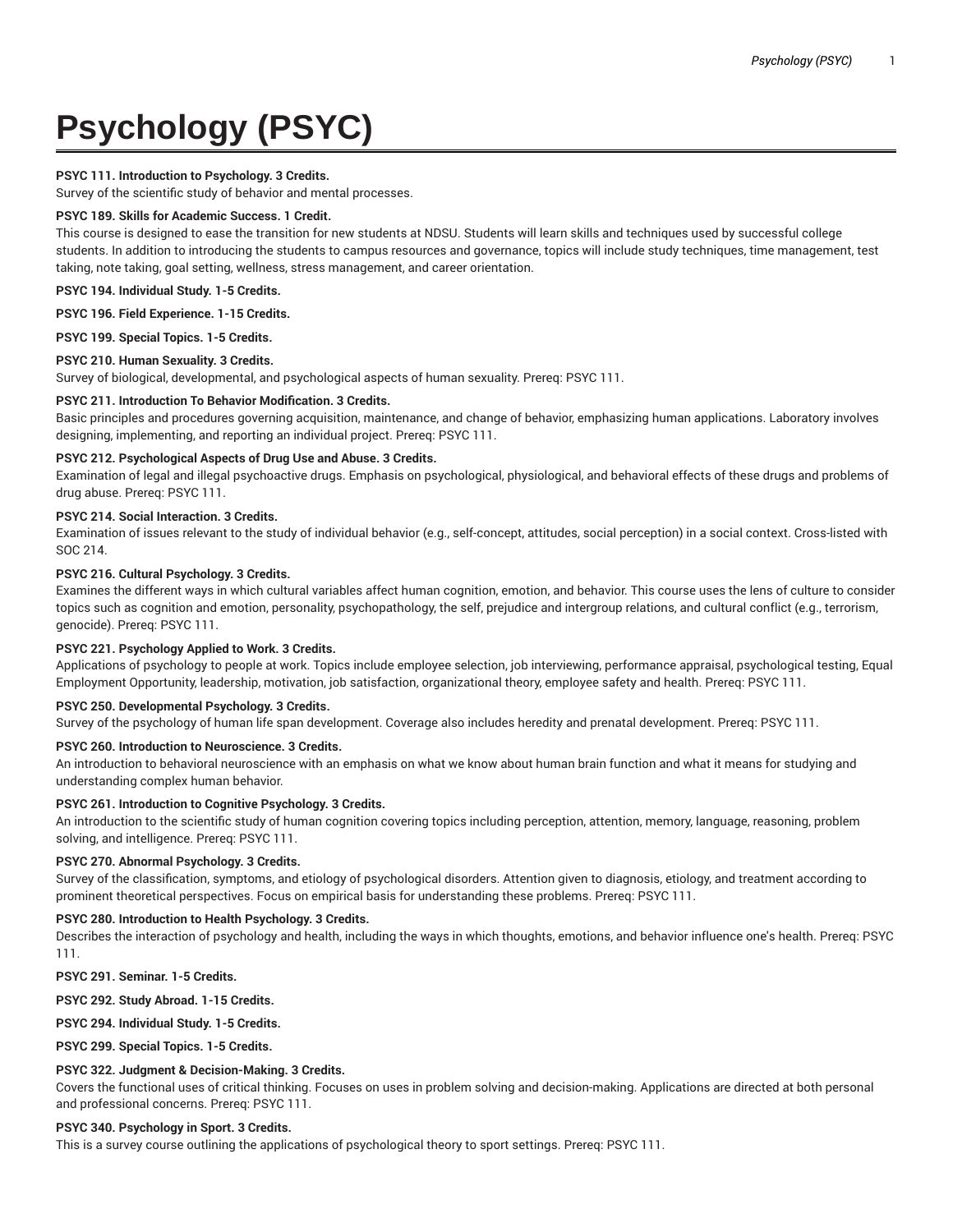# **PSYC 350. Research Methods I. 3 Credits.**

This course teaches scientific method and analysis of data for the social and behavioral sciences. Students completing this course will gain an understanding of descriptive and inferential analyses, including correlation, group comparisons, and non-parametric techniques. Prereq: PSYC 111, MATH 103.

# **PSYC 351. Research Methods II. 3 Credits.**

Experimental and quasi-experimental designs in psychological research. Laboratory includes performance of experiments, data analysis, and preparation of research reports. Prereq: PSYC 350.

## **PSYC 360. Animal Behavior. 3 Credits.**

See Biological Sciences (Zoology) for description.

## **PSYC 370. Forensic Psychology. 3 Credits.**

Broad overview of the interactions of psychology and the law, including current areas of practice, assessment, and forensic techniques. Special focus upon psychology as applied to and affected by family, civil, and criminal law. Prereq: PSYC 270.

# **PSYC 379. Study Tour Abroad. 1-6 Credits.**

## **PSYC 380. Clinical Psychology. 3 Credits.**

Introduction to the science and practice of clinical psychology. Includes a survey of the assumptions on which clinical methods are based and an overview of clinical assessment and treatment techniques. Prereq: PSYC 270.

## **PSYC 381. Understanding Suicideand its Impact. 3 Credits.**

Overview of current understanding of the dynamics of suicide and its impact upon people left behind following the death.

## **PSYC 382. Self-Injury:Recognition & Treatment. 3 Credits.**

Overview of the current understanding of the dynamics of self injurious behavior, of the prevalence of various types of harmful behavior, and of the populations most at risk.

## **PSYC 385. Psychology on Film. 3 Credits.**

Many important issues and topics in psychology have been portrayed in feature films and documentaries. Movies and associated readings present significant concepts, persons, and historical events in psychology. Primary focus is on clinical psychology. Prereq: PSYC 111.

**PSYC 391. Seminar. 1-5 Credits.**

**PSYC 392. Study Abroad. 1-15 Credits.**

**PSYC 394. Individual Study. 1-5 Credits.**

**PSYC 397. Coop/Internship. 1-5 Credits.**

**PSYC 399. Special Topics. 1-5 Credits.**

## **PSYC 440. Experimental Methods. 3 Credits.**

Intermediate experimental design and data analysis with emphasis on the analysis of variance. Laboratory includes data analysis on the computer. Prereq: PSYC 351. {Also offered for graduate credit - see PSYC 640.}.

# **PSYC 450. Computational Methods in Experimental Psychology. 3 Credits.**

An introduction to fundamental research methods in visual and cognitive neuroscience. This is a computer-based course using MatLab and Psychtoolbox to prepare students for modern psychology laboratory research. Prereq: PSYC 260 or PSYC 351. {Also offered for graduate credit - see PSYC 650.}.

## **PSYC 453. Organizational Psychology. 3 Credits.**

Survey of topics related to application of psychology to organizational settings. Emphasis on theoretical bases of the individual (motivation, satisfaction) and social (leadership, work group) factors involved in work behavior. Coreq: PSYC 351. {Also offered for graduate credit - see PSYC 653.}.

## **PSYC 457. Managing Work Motivation and Morale. 3 Credits.**

An exploration of how the theories of work motivation and morale can be applied to manage the behavior and performance of people at work. Cognitive, behavioral, attitudinal, organizational and individual psychological approaches are considered. Prereq: PSYC 111. {Also offered for graduate credit - see PSYC 657.}.

## **PSYC 460. Sensation & Perception. 3 Credits.**

Explores physical, anatomical, and physiological bases of sensation and perception and their psychophysical measurement. Laboratory experiments complement lectures and demonstrate various experimental techniques and sensory phenomena. 2 lectures, equivalent of 2-hour laboratory. Prereq: PSYC 351 or PSYC 260. {Also offered for graduate credit - see PSYC 660.}.

## **PSYC 461. Memory And Knowledge. 3 Credits.**

Examination of current behavioral and neuropsychological research and theory in the area of memory and knowledge representation. Various cognitive phenomena are demonstrated and relevant design issues are highlighted via laboratory experiments. Prereq: PSYC 260 or PSYC 351. {Also offered for graduate credit - see PSYC 661.}.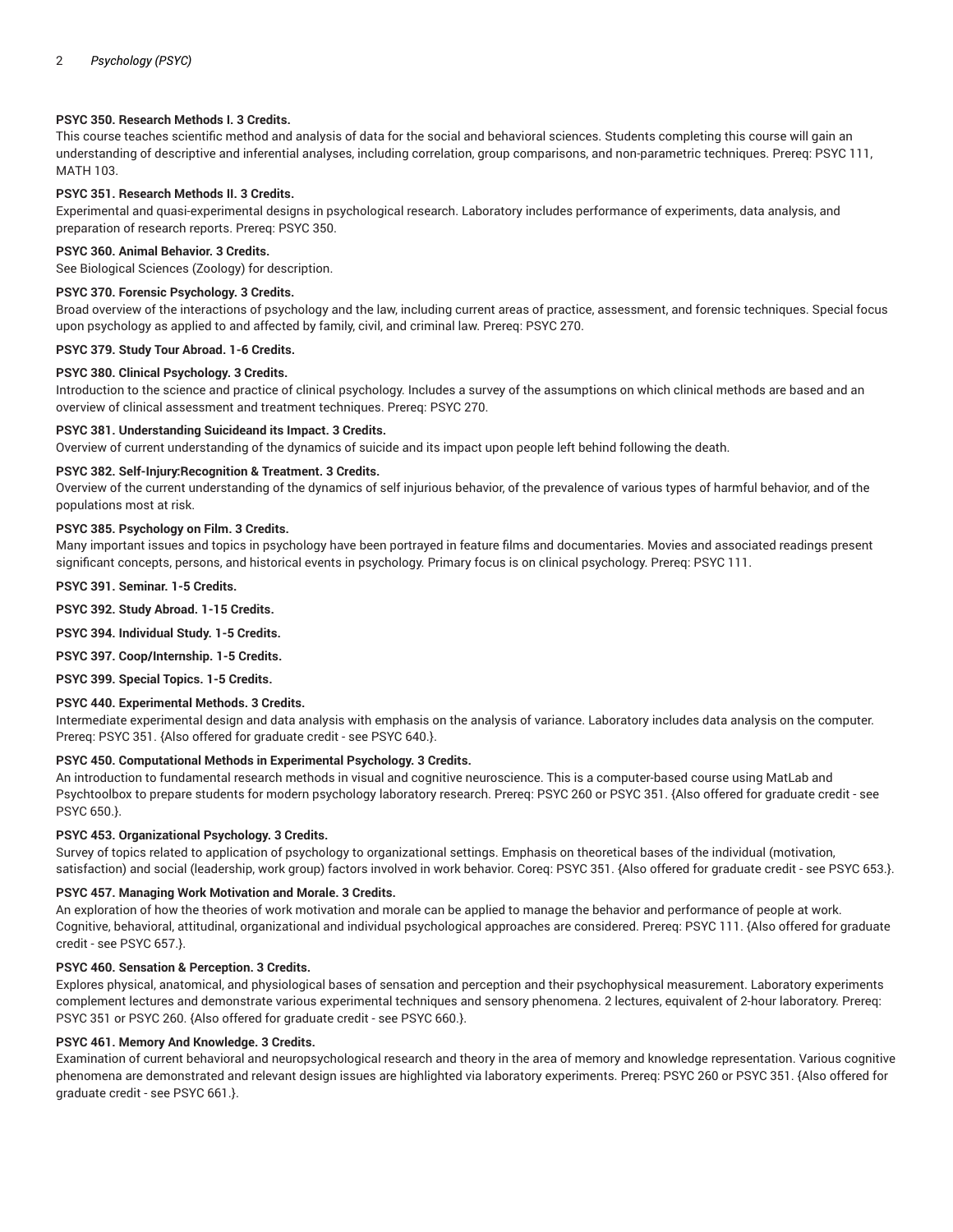# **PSYC 463. Experimental Developmental Psychology. 3 Credits.**

Examination of historical and contemporary theory and research in social and cognitive development. Topics include attachment, adolescent risktaking, theories of intelligence, and meta-cognition. Laboratory experiences illustrate methods of investigating psychological development. Prereq: PSYC 351. {Also offered for graduate credit - see PSYC 663.}.

# **PSYC 464. Attention & Thinking. 3 Credits.**

Examines current behavioral and neuropsychological research and theory in the area of attention and thought processes. Laboratory experiments will demonstrate various attentional phenomena and highlight relevant design issues. Prereq: PSYC 351.{Also offered for graduate credit - see PSYC 664.}.

# **PSYC 465. Psychobiology. 3 Credits.**

Fundamental anatomy (structure) and physiology (function) of the nervous system. Physiological bases of behavior. 2 lectures, equivalent of 2-hour laboratory. Prereq: PSYC 351 or PSYC 260. {Also offered for graduate credit - see PSYC 665.}.

# **PSYC 468. Personality. 3 Credits.**

Study of complex human behavior with attention to historically significant theories and current empirical issues. Laboratory experiences illustrate methods of investigating individual differences. Prereq: PSYC 351. {Also offered for graduate credit - see PSYC 668.}.

# **PSYC 470. Experimental Social Psychology. 3 Credits.**

Examination of historical and contemporary theory and research in social psychology. Study of the relationship between the individual and social context. 2 lectures, equivalent of 2-hour laboratory. Prereq: PSYC 351. {Also offered for graduate credit - see PSYC 670.}.

# **PSYC 471. The Psychology Of Aging. 3 Credits.**

Survey of cognitive and psychosocial development in adulthood and old age, including psychopathologies of old age. Contemporary research findings are emphasized. Prereq: PSYC 111, Junior standing. {Also offered for graduate credit - see PSYC 671.}.

# **PSYC 472. Advanced Psychopathology. 3 Credits.**

In-depth coverage of recent research on diagnosis, etiology, and maintenance of behavior disorders emphasizing the interaction of biological, behavioral, and social factors. Prereq: PSYC 270, Junior standing. {Also offered for graduate credit - see PSYC 672.}.

# **PSYC 473. Child Psychopathology and Therapy. 3 Credits.**

Overview of the etiology and treatment of behavior disorders in children and adolescents. Emphasis on recent research findings and behavioral intervention strategies. Prereq: PSYC 270 or PSYC 351. {Also offered for graduate credit - see PSYC 673.}.

## **PSYC 480. History & Systems. 3 Credits.**

Historical development of scientific psychology. Emphasis on the development of various systems of psychology in America. Capstone experience. Prereq: PSYC 351 or Senior standing. {Also offered for graduate credit - see PSYC 680.}.

## **PSYC 481. Health Psychology. 3 Credits.**

Application of behavioral procedures to the prevention, treatment, and rehabilitation of medical disorders. Emphasis on contemporary research findings. Prereq: PSYC 350 or PSYC 260. {Also offered for graduate credit - see PSYC 681.}.

## **PSYC 486. Neuropsychology. 3 Credits.**

Introduction to human neuropsychology with emphasis on the neural basis of motor, perceptual, cognitive, emotive, and language behavior. Topics include normal and pathological conditions from clinical and experimental perspectives. Prereq: PSYC 260 or PSYC 351. {Also offered for graduate credit - see PSYC 686.}.

# **PSYC 489. Honors Thesis. 1-6 Credits.**

Capstone experience option.

**PSYC 491. Seminar. 1-5 Credits.**

**PSYC 492. Study Abroad. 1-15 Credits.**

**PSYC 493. Undergraduate Research. 1-5 Credits.**

**PSYC 494. Individual Study. 1-5 Credits.**

**PSYC 496. Field Experience. 1-15 Credits.**

**PSYC 499. Special Topics. 1-5 Credits.**

# **PSYC 640. Experimental Methods. 3 Credits.**

Intermediate experimental design and data analysis with emphasis on the analysis of variance. Laboratory includes data analysis on the computer. {Also offered for undergraduate credit - see PSYC 440.}.

# **PSYC 650. Computational Methods in Experimental Psychology. 3 Credits.**

An introduction to fundamental research methods in visual and cognitive neuroscience. This is a computer-based course using MatLab and Psychtoolbox to prepare students for modern psychology laboratory research. {Also offered for undergraduate credit - see PSYC 450.}.

## **PSYC 653. Organizational Psychology. 3 Credits.**

Survey of topics related to application of psychology to organizational settings. Emphasis on theoretical bases of the individual (motivation, satisfaction) and social (leadership, work group) factors involved in work behavior. {Also offered for undergraduate credit - see PSYC 453.}.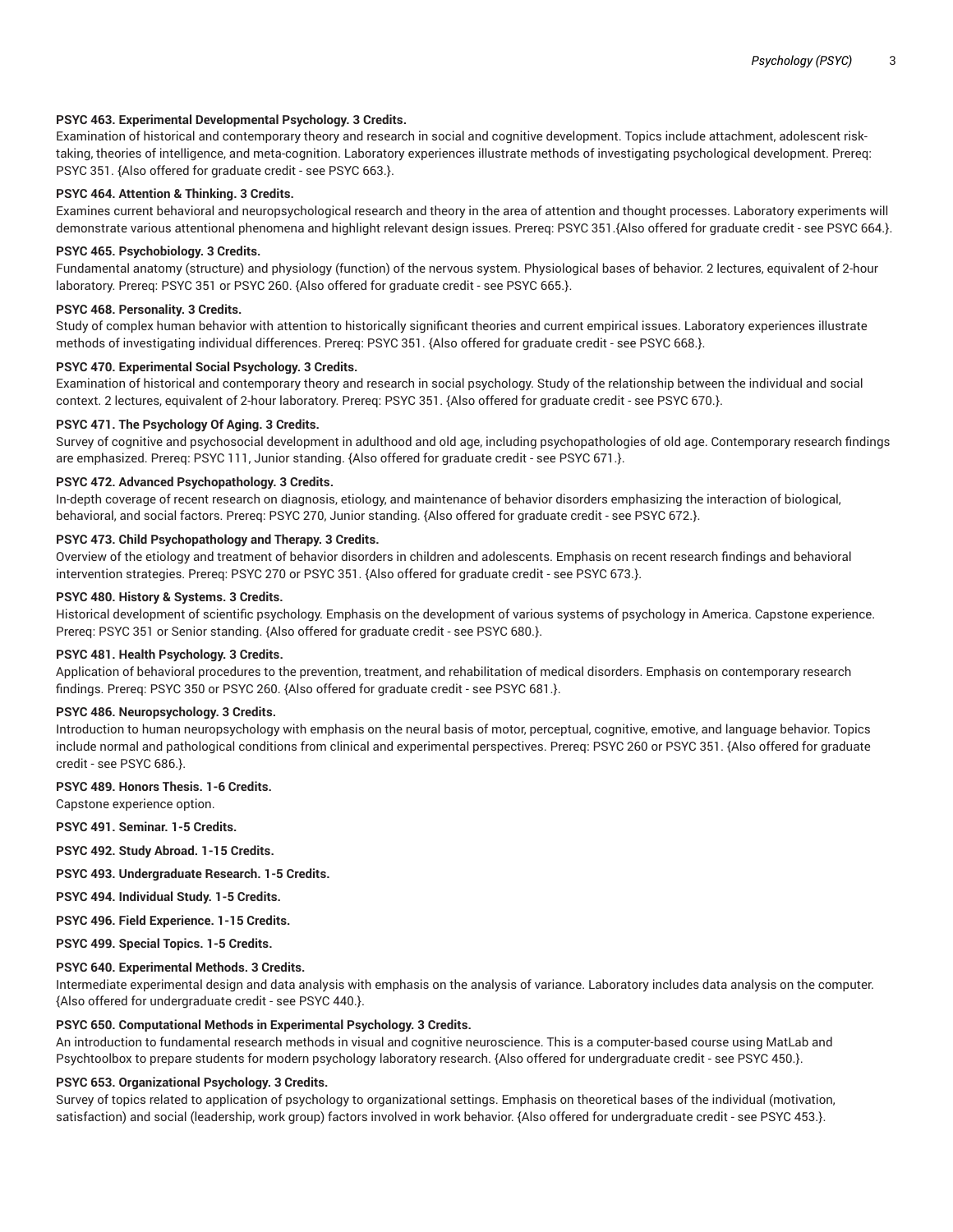# **PSYC 657. Managing Work Motivation and Morale. 3 Credits.**

An exploration of how the theories of work motivation and morale can be applied to manage the behavior and performance of people at work. Cognitive, behavioral, attitudinal, organizational and individual psychological approaches are considered. {Also offered for undergraduate credit - see PSYC 457.}.

# **PSYC 660. Sensation & Perception. 3 Credits.**

Explores physical, anatomical, and physiological bases of sensation and perception and their psychophysical measurement. Laboratory experiments complement lectures and demonstrate various experimental techniques and sensory phenomena. 2 lectures, equivalent of 2-hour laboratory. {Also offered for undergraduate credit - see PSYC 460.}.

# **PSYC 661. Memory and Knowledge. 3 Credits.**

Examination of current behavioral and neuropsychological research and theory in the area of memory and knowledge representation. Various cognitive phenomena are demonstrated and relevant design issues are highlighted via laboratory experiments. {Also offered for graduate credit - see PSYC 461.}.

# **PSYC 663. Experimental Developmental Psychology. 3 Credits.**

Examination of historical and contemporary theory and research in social and cognitive development. Topics include attachment, adolescent risktaking, theories of intelligence, and meta-cognition. Laboratory experiences illustrate methods of investigating psychological development. {Also offered for undergraduate credit - see PSYC 463.}.

# **PSYC 664. Attention & Thinking. 3 Credits.**

Examines current behavioral and neuropsychological research and theory in the area of attention and thought processes. Laboratory experiments will demonstrate various attentional phenomena and highlight relevant design issues. {Also offered for undergraduate credit - see PSYC 464.}.

## **PSYC 665. Psychobiology. 3 Credits.**

Fundamental anatomy (structure) and physiology (function) of the nervous system. Physiological bases of behavior. 2 lectures, equivalent of 2-hour laboratory. {Also offered for undergraduate credit - see PSYC 465.}.

## **PSYC 668. Personality. 3 Credits.**

Study of complex human behavior with attention to historically significant theories and current empirical issues. Laboratory experiences illustrate methods of investigating individual differences. {Also offered for undergraduate credit - see PSYC 468.}.

## **PSYC 670. Experimental Social Psychology. 3 Credits.**

Examination of historical and contemporary theory and research in social psychology. Study of the relationship between the individual and social context. 2 lectures, equivalent of 2-hour laboratory. {Also offered for undergraduate credit - see PSYC 470.}.

# **PSYC 671. The Psychology Of Aging. 3 Credits.**

Survey of cognitive and psychosocial development in adulthood and old age, including psychopathologies of old age. Contemporary research findings are emphasized. {Also offered for undergraduate credit - see PSYC 471.}.

## **PSYC 672. Advanced Psychopathology. 3 Credits.**

In-depth coverage of recent research on diagnosis, etiology, and maintenance of behavior disorders emphasizing the interaction of biological, behavioral, and social factors. {Also offered for undergraduate credit - see PSYC 472.}.

## **PSYC 673. Child Psychopathology and Therapy. 3 Credits.**

Overview of the etiology and treatment of behavior disorders in children and adolescents. Emphasis on recent research findings and behavioral intervention strategies. {Also offered for undergraduate credit - see PSYC 473.}.

## **PSYC 680. History & Systems. 3 Credits.**

Historical development of scientific psychology. Emphasis on the development of various systems of psychology in America. Capstone experience. {Also offered for undergraduate credit - see PSYC 480.}.

## **PSYC 681. Health Psychology. 3 Credits.**

Application of behavioral procedures to the prevention, treatment, and rehabilitation of medical disorders. Emphasis on contemporary research findings. {Also offered for undergraduate credit - see PSYC 481.}.

## **PSYC 686. Neuropsychology. 3 Credits.**

Introduction to human neuropsychology with emphasis on the neural basis of motor, perceptual, cognitive, emotive, and language behavior. Topics include normal and pathological conditions from clinical and experimental perspectives. {Also offered for undergraduate credit - see PSYC 486.}.

**PSYC 690. Graduate Seminar. 1-3 Credits.**

## **PSYC 695. Field Experience. 1-15 Credits.**

**PSYC 696. Special Topics. 1-5 Credits.**

## **PSYC 718. Visual Neuroscience. 3 Credits.**

A detailed survey of current ideas, methods, and perspectives in visual neuroscience.

## **PSYC 720. Advanced Topics in Cognitive Neuroscience. 3 Credits.**

Examines prominent theories, research approaches, and experimental findings in the field of cognitive neuroscience. Included topics are methodological issues and cognitive neuroscience approaches to research questions in a broad range of areas within cognitive psychology.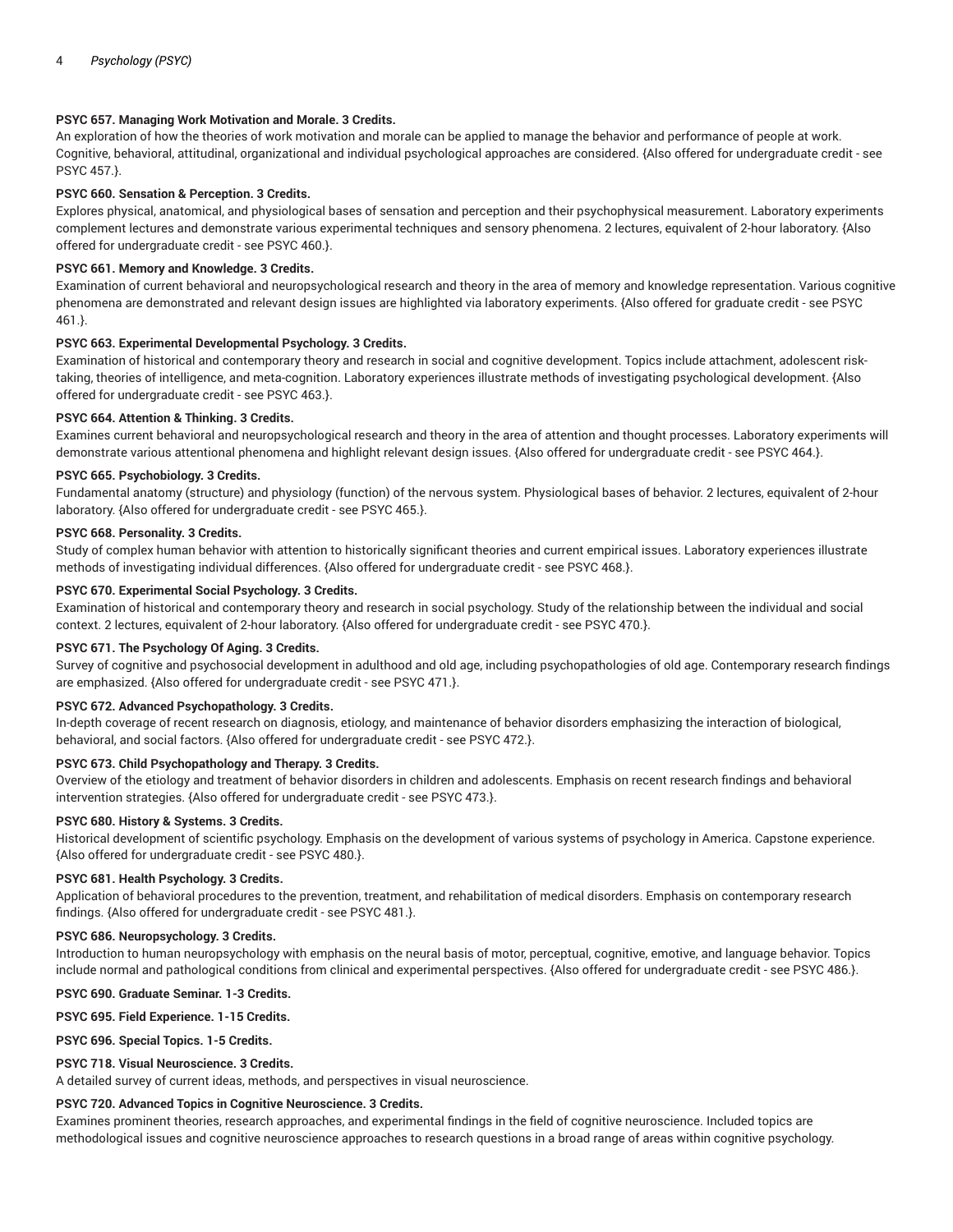## **PSYC 727. Advanced Topics in Visual Perception. 3 Credits.**

Integrated overview of the field of vision research. Addresses recent developments in the study of the phenomenology, psychophysics, and neural substrates of human visual sensation and perception.

# **PSYC 731. Fundamental Processes in Cognition. 3 Credits.**

Explores the underlying architecture of the human cognitive system; how it takes in, processes, stores, and retrieves information.

## **PSYC 732. Applied Cognitive Process. 3 Credits.**

Explores the ways cognitive principles operate in ecologically valid (real-world) situations.

#### **PSYC 733. Social Judgment. 3 Credits.**

Explores issues and topics related to judgment and decision-making in social contexts as well as the influence of social factors on judgment processes.

## **PSYC 735. Neural Networks. 3 Credits.**

See Computer Science for description.

## **PSYC 750. Introduction to Clinical Issues and Practices. 1 Credit.**

Instruction and practice in clinical interview techniques and discussion of clinical issues including ethics, laws, and crisis intervention.

## **PSYC 755. Empirically Supported Interventions I. 4 Credits.**

Introduction to assessment and intervention with a focus on principles of clinical psychological science, case conceptualization, and foundational therapeutic skills.

## **PSYC 756. Empirically Supported Interventions II. 4 Credits.**

In depth review of contemporary psychological interventions and skill development for evidence based practice. Prereq: PSYC 755.

# **PSYC 758. Diversity in Clinical Psychology. 3 Credits.**

This course emphasizes issues of cultural and individual diversity within the context of scientific research. In addition, the course will train students in culturally competent techniques for the assessment, diagnosis, and treatment of mental disorders in clinical practice.

## **PSYC 760. Research Methods in Visual and Cognitive Neuroscience. 3 Credits.**

This course provides both theoretical and practical training in methodological skills essential for the conduct of high-quality research in the field of visual and cognitive neuroscience. May be repeated for credit with a change in topic.

## **PSYC 761. Applied Research Methods. 3 Credits.**

Experimental methodology and design skills useful in clinical research including N=1 designs, experimental, and quasi-experimental designs. Laboratory includes reports on recent research articles, presentations on specific content areas, and development of a detailed research proposal.

#### **PSYC 762. Advanced Research Methods and Analysis. 3 Credits.**

Advanced experimental design and data analysis. Emphasis on regression models as applied to psychological data and designs. Includes analysis on the computer. Lecture, laboratory. Prereq: PSYC 640.

## **PSYC 764. Advanced Topics in Attention. 3 Credits.**

Examines prominent theories of attention and empirical evidence in support of those theories. Included topics focus on the role of attention in thought, perception, and action.

## **PSYC 770. Testing and Assessment. 3 Credits.**

Introduction to scale construction and test theory. Administration, interpretation, and reporting of intelligence and objective personality testing.

## **PSYC 771. Social/Health Psychology Research. 3 Credits.**

Covers research designs frequently utilized in conducting social psychology related research with particular emphasis on health psychology.

# **PSYC 782. Emotions. 3 Credits.**

Focused on basic questions about defining emotions, differences in experiencing or expressing emotions, and relatedness to cognition. Includes emotions and psychotherapy, emotions in a social context, and the impact of emotional expressions versus repression on health.

## **PSYC 787. Advanced Social Psychology and Health. 3 Credits.**

Covers theory and research from social psychology that has implications for health behavior. Emphasizes theories of attitudes and behavior applied to such topics as regimen adherence, self-protective health behavior, and disease prevention. Prereq: PSYC 670, 681.